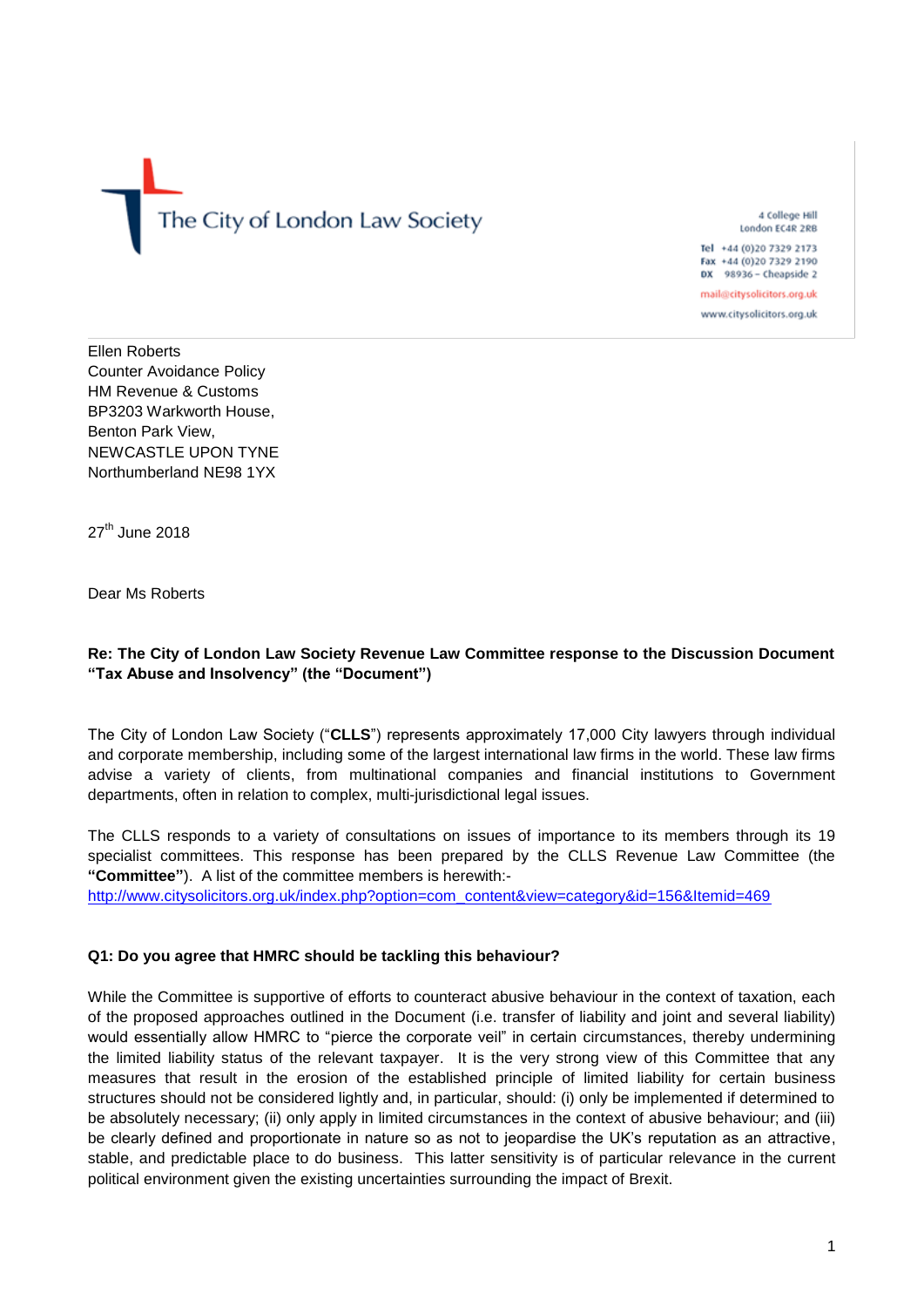Based on the information contained in the Document, the Committee is not convinced that the above criteria are met in respect of the proposed approaches (see more detail below) and therefore opposes the introduction of these proposals.

#### **Are there any other forms of abuse of insolvency in relation to tax that ought to be tackled?**

The members of this Committee do not represent clients that would participate in activity amounting to what the Committee members would consider to be abuse of insolvency and consider that HMRC is best-placed to identify such practices.

# **Q2: To what extent do you consider that one of the above approaches could provide a helpful model for tackling the abuses outlined in this document?**

It is difficult to provide a meaningful response to this question as the overview of the approaches does not set out the detailed parameters or scope of the proposed measures. As mentioned in our response to question 1, this Committee is generally opposed to the introduction of these proposals but our response to question 3 sets out certain observations on the high-level description of the approaches outlined at paragraph 3.5 of the Document.

# **Q3. What do you think might be the key issues with applying one of these approaches to tackle the abuses outlined in this document?**

We have set out below some observations on the proposed approaches, as described at paragraph 3.5 of the Document.

In summary:

- Whilst the Committee's view is that it is not appropriate to include tax avoidance within the scope of these measures, if it is to be included it is important that the test of what constitutes illegitimate tax avoidance should be set at an appropriate level where there can be no material doubt that these draconian powers should be invoked. We propose that, at least in the first instance, the test should be set at the GAAR level of anti-avoidance. That is to say the provisions should be invoked only where the relevant behaviour could be countered by the application of the GAAR.
- It would also be vital to establish with clarity who would be identified as responsible for the tax.
- Most importantly, liability should be limited to the benefit obtained.
- Finally there should be proper judicial control of the powers through the First Tier Tribunal Tax Chamber and of course appellate courts.

# *A. Tax avoidance*

Our view is that the question of whether an arrangement amounts to "tax avoidance" is inherently too subjective to potentially give rise to the severe outcomes for individuals that are contemplated by the proposed approaches. We draw a clear distinction here between tax avoidance and a scenario involving a *deliberate* underpayment of tax which is attributable to a particular individual – in the latter case establishing that the relevant mischief has occurred will be a far more objective and fact-based question and would presumably leave little to personal judgment and opinion.

It seems to be generally accepted that tax practitioners (including advisers and representatives of HMRC), judges, and members of the business community can hold materially differing views on where the line lies between behaviour amounting to acceptable tax "planning" and non-acceptable tax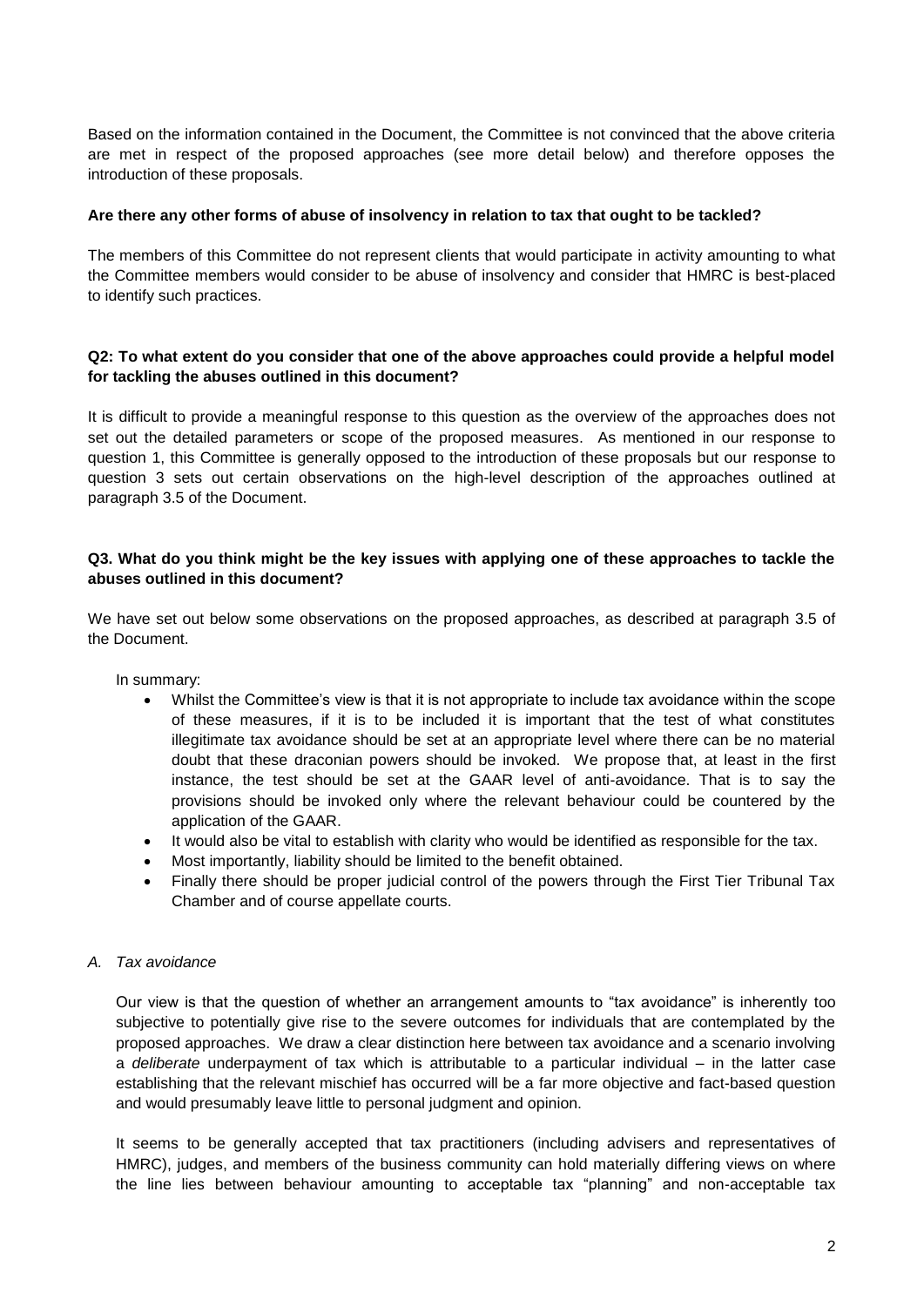"avoidance". Certain members of the Committee are also of the view that the general perception of the location of this line has shifted over time (with a general movement towards a more conservative view). The word "avoidance" can have a variety of meanings in different legislative contexts. For example:

- 1. There are certain sections of the UK tax code that exist under the statutory heading "Tax Avoidance" or "Anti-avoidance" (such as the whole of Part 13 of the Income Tax Act 2007 and section 75A of the Finance Act 2003) which can strictly apply absent any actual tax avoidance motivation (i.e. there is no purpose test inherent in these "anti-avoidance" rules). In this Committee's experience it is fairly common to see genuine commercial arrangements, which involve no abusive tax avoidance drivers, be caught by these sorts of "anti-avoidance" rules.
- 2. There is a raft of other targeted anti-avoidance provisions framed around a "main purpose" test (i.e. broadly, whether the obtaining of the relevant tax advantage was a "main purpose" of the arrangements). These rules can often be difficult to apply in practice as businesses commonly consider tax implications as part of their wider transaction structuring and would, for example, generally seek to structure their transactions within available tax exemptions (which may involve including steps in the arrangements that are designed to secure this outcome). Such tax structuring may in fact fall squarely within the policy intention of Parliament when making the relevant exemption available, but there may nonetheless be a judgment call to be made as to whether the inclusion of the relevant steps falls foul of the relevant, strictly worded, antiavoidance provision. We have included an example of this sort of scenario in the appendix with the intention of illustrating the difficulty of including the application of these sorts of provisions within the scope of the "avoidance" that is targeted by the measures in the Document.
- 3. The UK's general anti-abuse rule ("**GAAR**"), introduced in the Finance Act 2013, was devised with the intention of identifying and counteracting a high threshold of "abusive" tax avoidance. If HMRC is not convinced by our argument that it is inappropriate to include a subjective concept such as avoidance within the scope of the proposed rules, then at the very least we would recommend that the targeted "avoidance" scenarios are restricted to those that would be caught by the GAAR. By way of analogy, the "Penalties for Enablers of Defeated Tax Avoidance" rules (in Schedule 16 to the Finance Act (No.2) 2017) effectively operate to impose penalties on "enablers" only in cases of avoidance that are considered sufficiently abusive to be able to be successfully defeated by the GAAR.
- *B. Including "avoidance" within the measures – practical impact on Directors and Officers insurance*  It is standard practice for companies to obtain Directors and Officers ("**D&O**") insurance, which provides a company's directors and officers with insurance cover against personal liabilities they may incur in carrying out their duties (such as legal action brought against them in their personal capacity for breaches of the Companies Act 2006). The availability and scope of this insurance is often a material factor taken into account by individuals when they are considering whether to act as a director of a UK company – to put it another way, the Committee's large corporate clients would likely struggle to identify suitable candidates for board positions if this insurance were not available to the relevant company's officers, or were not sufficiently comprehensive.

D&O insurance would not typically provide insurance cover against the penalties that could potentially be assessed on directors and officers under paragraph 19 of schedule 24 to the Finance Act 2007 (relating to deliberate underpayment of tax attributable to the individual director) ("**Paragraph 19 Penalties**"); insurers would generally hold the view that any such deliberate action would be within the conscious control of the relevant director and so insurance is not appropriate in these circumstances.

It is unclear what impact the introduction of the measures proposed by the Document would have on the D&O insurance market. If the scope of the measures were to extend to tax "avoidance" (i.e. potentially extend to a scenario in which there may have been no deliberate or conscious wrongdoing on the part of the responsible person), then company directors would presumably expect to be insured against the risk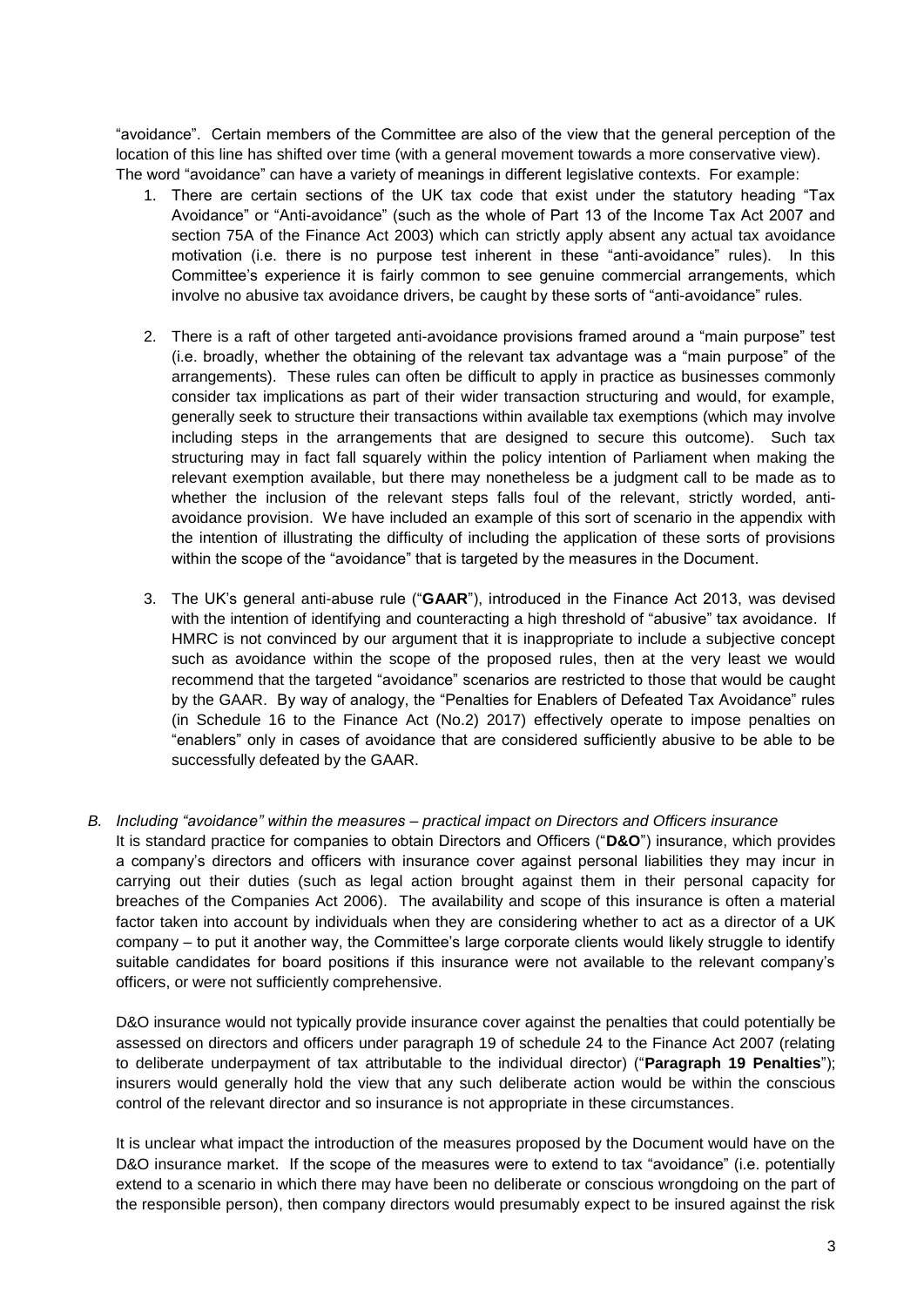of the relevant (potentially material) liabilities arising from the proposed measures. At the very least, we imagine that this could have a material impact on insurance premiums and it is possible that that the insurance market will be unwilling to extend D&O insurance coverage to what would effectively amount to insurance against UK tax avoidance.

#### *C. Tax evasion*

The Committee's understanding is that the term "tax evasion" refers to behaviour that amounts to criminal/fraudulent activity and that this kind of behaviour could never be entered into in good faith and without a criminal intention on the part of the responsible person. As such, the concerns outlined above relating to the inclusion of the subjective concept of "avoidance" within the scope of the proposed measures do not seem relevant.

However, the Committee believes the existing sanctions that can be applied against directors and officers already act as a sufficient deterrent and protection for HMRC in this area (including, for example, existing criminal sanctions and the potential transfer of penalty liabilities in respect of deliberate underpayment of tax in Schedule 24 to the Finance Act 2007).

# *D. The link with insolvency*

The "possible approaches" outlined in the Document on page 11 either:

- a) refer to a requirement that there is "a risk that the funds will be lost in insolvency" before liability can be transferred to the relevant responsible person; or
- b) state that the joint and several liability could be imposed "in the event that the company could not meet the tax debts".

Neither of these descriptions seems to establish a tight link between the relevant unacceptable behaviour (e.g. the tax avoidance) and the eventual insolvency of the relevant company.

However, the premise of the Document seems to be specifically to counteract deliberate "abuses of insolvency" involving UK taxation rather than simply introduce new general deterrents against repeated non-payment of tax or tax avoidance and evasion. The Document does not appear to be recommending that a responsible person should always be at risk of joint and several liability in respect of successfully challenged tax avoidance transactions if the relevant company just happens to become insolvent (and unable to pay its tax debts) at a later date. As such, we would have expected the description of the possible approaches to outline in more detail and with greater clarity the requisite link between the tax avoidance/evasion/non-payment and the insolvency.

For instance, (using GAAR-avoidance as an example) the "proposed approach" wording could have outlined that the measures would only apply where, at the time the relevant arrangements were entered into, the person responsible:

- a) had knowledge (or should reasonably have had knowledge) of a material risk that the arrangements would be the subject of a successful challenge under GAAR; and
- b) intended/believed that, in the event of such a challenge, the relevant company would enter into insolvency rather than pay the tax due.

# *E. Repeated non-payment/phoenixism*

While the Committee recognises the unacceptability of the behaviours described as "repeated nonpayment" involving insolvency and phoenixism, our view is that any measures designed to counteract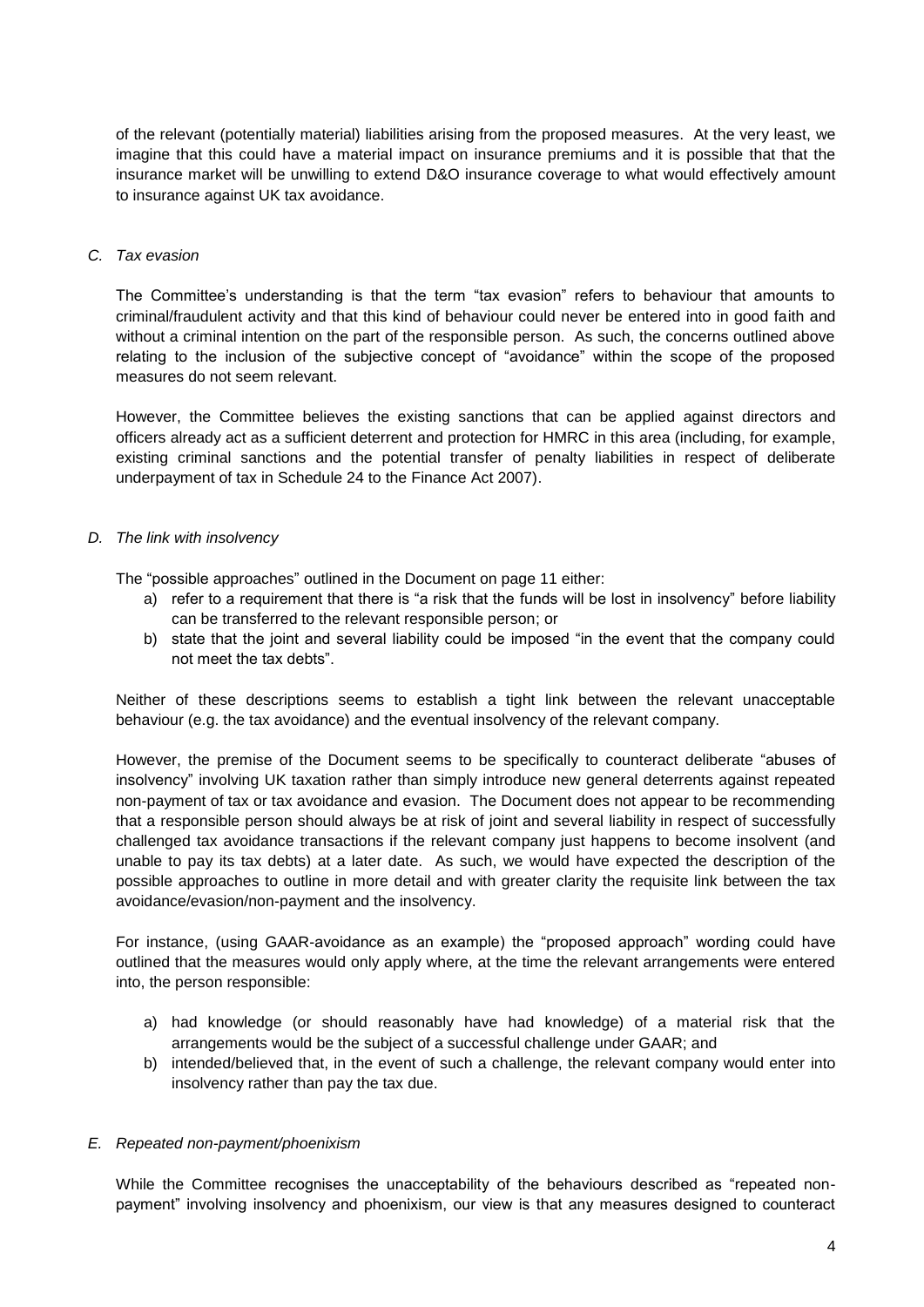these behaviours would need to be very carefully drafted so as not to unintentionally capture certain transaction structures that are commonly adopted in cases of genuine corporate distress or insolvency. It seems consistent with the Government's general policy objectives in the context of companies in genuine financial distress that relevant stakeholders should be assisted in salvaging the viable trading activity from a business through a financial restructuring process without incurring tax liabilities in the process which would result in the "rescued" business being financially unviable or in the restructuring proposal being financially unattractive to the stakeholders.<sup>1</sup>

As HMRC notes at paragraph 2.3 of the Document, most companies will have some tax liability at the point at which they become insolvent. We have set out below a general description of certain arrangements that commonly take place in the context of corporate distress/insolvency situations.

- a) HMRC may be a material unsecured creditor in an insolvency/distress situation in which the value of the company (the "**Distressed Company**") "breaks" in the senior secured debt issued by the Distressed Company (i.e. there is insufficient value in the Distressed Company to repay the senior secured debt in full). In these situations, it is generally regarded as commercially acceptable that the junior secured, or unsecured, creditors may receive no value as part of a financial restructuring of the Distressed Company.
- b) In situations such as this, in particular where the senior creditors and directors of the relevant company consider that all or part of the Distressed Company's trade could continue to be viable if it were "rescued" from the unsustainable debts, it is common for the directors of the Distressed Company (or the administrators in an insolvent administration process) to agree with the senior creditors that the Distressed Company's viable business can be acquired by the senior creditors (typically through a special purpose acquisition company (the "**Creditor Company**")) in return for the release of all or the relevant portion of the senior debt.
- c) The Distressed Company would typically be left with no valuable assets and would have material liabilities (including those owed to HMRC) and so would enter into an insolvent liquidation process. The Creditor Company which has acquired the "good assets" out of the distressed company would continue to operate the sustainable trade, often with all or some of the directors of the Distressed Company becoming directors of the Creditor Company (and often with a new management incentive plan being put in place for their benefit).
- d) Where this type of transaction occurs on a "consensual" basis (i.e. outside a formal insolvency process), it is also possible that the majority shareholder of the Distressed Company might be offered a very small equity investment in the Creditor Company in order to incentivise them to cooperate in the implementation of the restructuring.

In the situation outlined above, it is likely that HMRC would form one of a number of material unsecured creditors but of course it is possible that, depending on the circumstances, HMRC could be one of the only material unsecured creditors. In this case, a main purpose of the arrangements would be to "save" the value in the viable business from the unsustainable tax debts.

The Committee notes that the scenario outlined above carries several of the hallmarks of the description of unacceptable phoenixism behaviour at paragraphs 2.11 and 2.12 of the Document. Although this does not seem to be specifically stated in the Document, the policy objective seems to be to prevent abusive phoenixism where the economic interest in the relevant company does not materially change as part of the arrangements. On the facts above, it is clear that the material economic ownership in the business transfers from the shareholders in the Distressed Company to the senior creditors. We would expect this genuine change in economic ownership to be regarded by HMRC as indicative of behaviour that does not amount to abuse of the insolvency system. Further, we do not consider that retaining the

<sup>1</sup> <sup>1</sup> For example, through the introduction in 2015 of the "corporate rescue exemptions" from releases and deemed releases of debts at sections 322(5B) and 361D of the Corporation Tax Act 2009.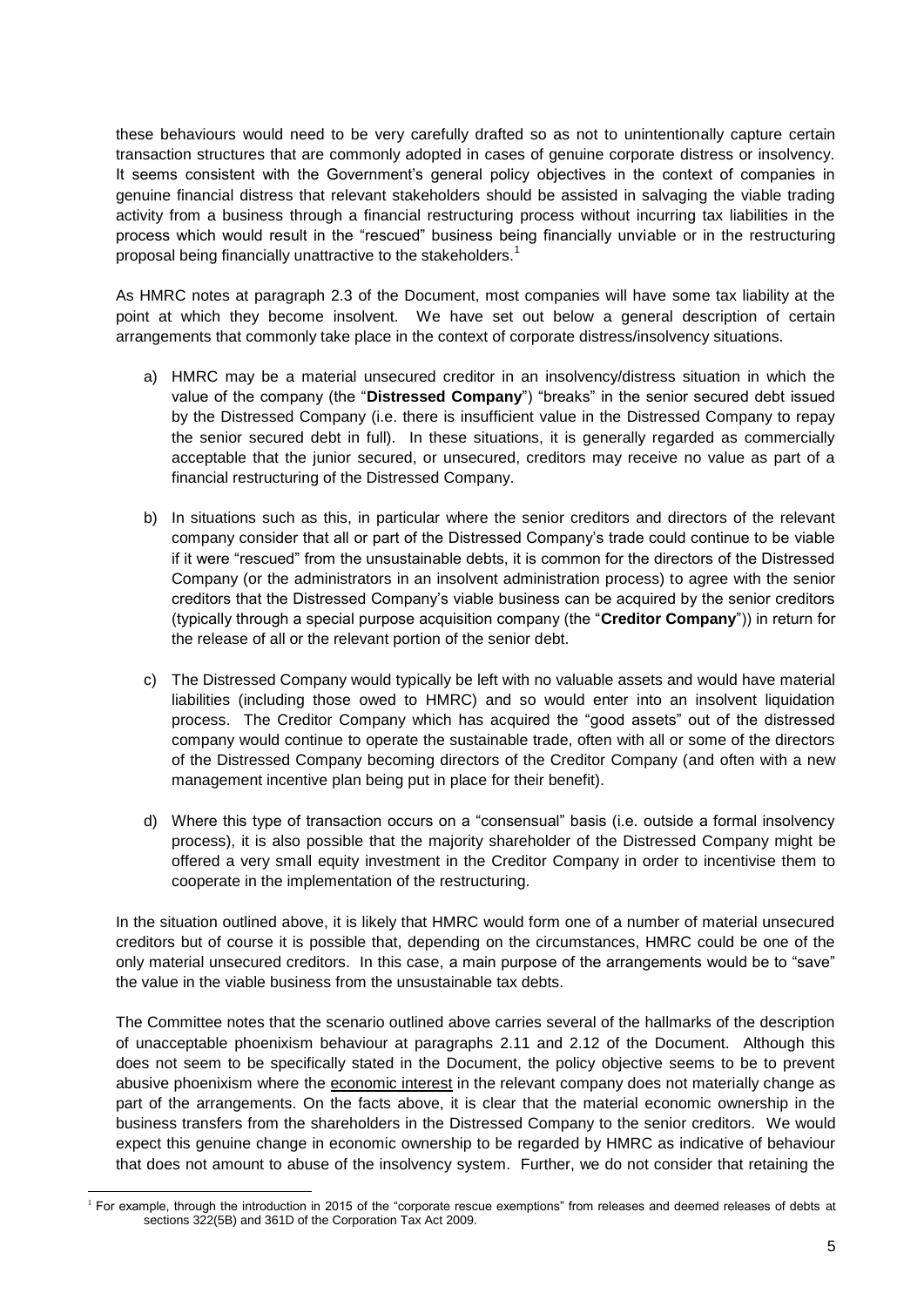same directors in the business should be regarded as a hallmark of abuse – in commercially acceptable scenarios such as that set out above, there should be no disincentive for the appropriately experienced and qualified former directors to continue to support the rescued business.

Possible ways of limiting the scope of the proposals so that only abusive situations are caught by the measures could include:

- a) including specific "whitelist characteristics" in the relevant legislation to make it clear that the rules do not operate if these circumstances exist (such as in the case of a material change of economic ownership of the distressed company as part of the "phoenixing" or where the unpaid tax does not represent more than [50]% of the unpaid debts), or make it a condition of the application of the rules that the "phoenixism" does not involve a material change in economic ownership of the relevant company; and
- b) a requirement that there must have been proven repetition of the behaviour by the responsible person or in respect of the relevant business before the measures apply (i.e. the relevant responsible person has actually taken part in the same behaviour at least once before, or the business has been "phoenixed" at least once before (and the responsible person is aware of this), in order for the potential liability under these measures to apply).

# *F. Types of company targeted?*

Despite the statement that the proposed approaches are not targeted at any particular size of company, the examples and descriptions in the Document seem to be focussed on smaller-scale, owner-managed businesses. The Committee's view is that, if the measures outlined in the Document were to be introduced, they should be targeted at scenarios where the "persons responsible" (or their connected persons) also have a material economic interest in the relevant company. We would therefore recommend that any such measures are limited in their application to "close companies".

Of course, certain "large" companies will fall within the close company definition and so this approach would not undermine the general statement, made in the introductory wording to the Document, that the proposals do not target companies of "any particular size". However, narrowing the scope of the proposals to close companies would seem to achieve the policy outcomes identified by HMRC and would have the benefit of clearly taking many larger, widely held, UK businesses outside the scope of the rules.

Limiting the potential application of the rules to close companies would not, however, address our concerns about the potential for the measures outlined in the Document to operate to stifle entrepreneurial activity in the UK – small business owners in particular are less likely have the appetite or resource to put themselves at risk of incurring, potentially significant, secondary liabilities.

# *G. The persons responsible?*

The current description of the proposed approaches refers to attaching the relevant liability to "the persons responsible" for the relevant abusive behaviour. The scope of persons who can potentially be caught by the rules would need to be clearly defined in the relevant legislation.

For example, it may be that HMRC's intention would be to limit "the persons responsible" to the sorts of persons who are relevant to the Paragraph 19 Penalties. This list or "persons" includes:

- a) a director, manager or secretary of the relevant company; and
- b) any other person managing or purporting to manage any of the company's affairs.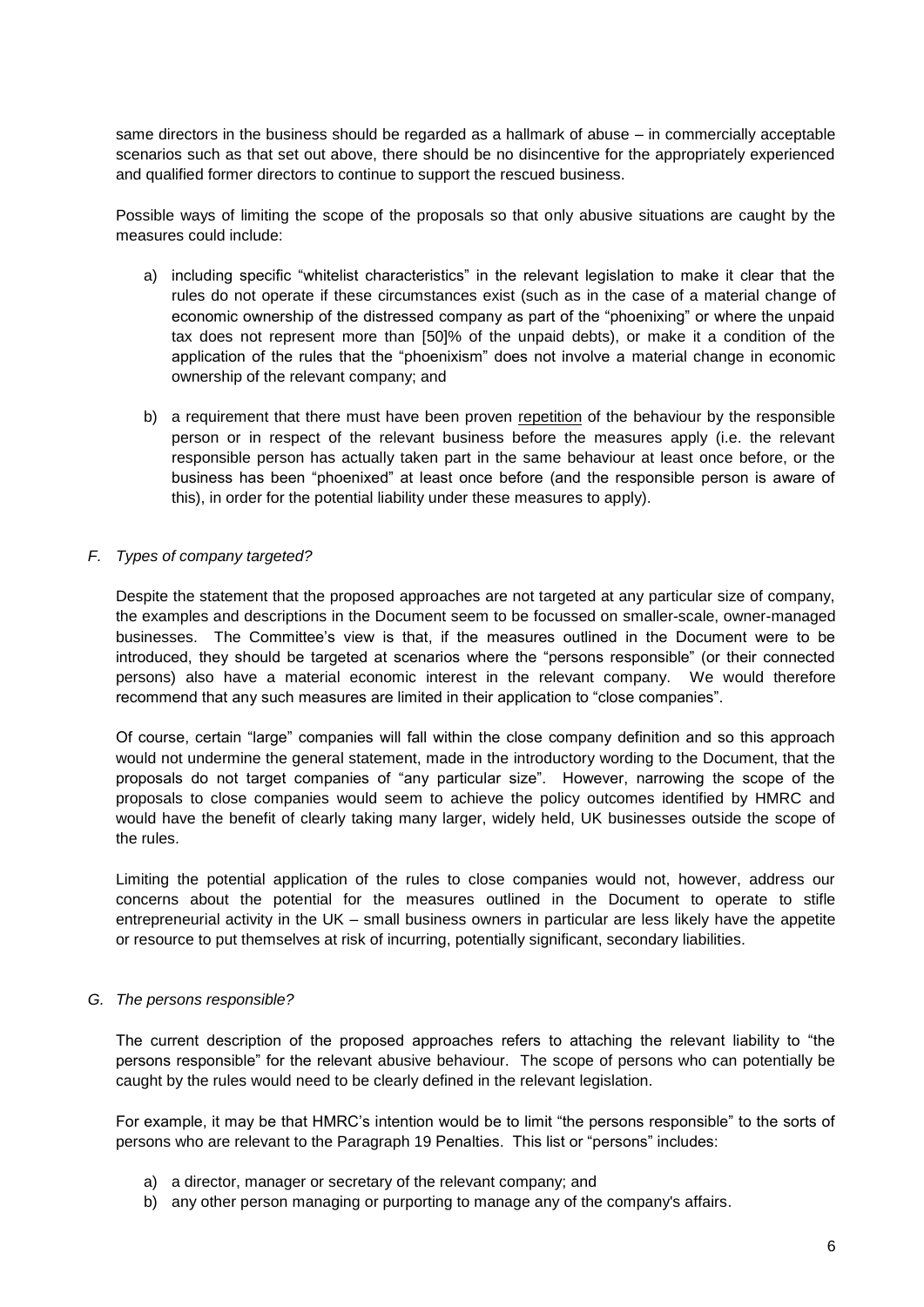Given the severity of the potential application of these measures, the Committee's view is that a very high threshold (of knowledge of the circumstances and intention to commit the abusive behaviour involving insolvency of the taxpayer) would need to be met before the relevant person could be held "responsible" for the abuse and so personally subject to the tax liability in question.

The legislation should make it clear that the measures do not extend to persons with no official management position in respect of the business, such as non-director shareholders.

#### *H. Appropriate level of financial liability in the context?*

The general tenor of the Document implies that the policy intention of these measures is to give HMRC additional tools to assist it in recovering the fruits of abusive tax avoidance, evasion or repeated nonpayment in circumstances where the existing legal rules relating to insolvency would otherwise make this impossible. The policy intention does not primarily seem to be to introduce a general deterrent for individuals against participating in such behaviours (although this would obviously be an indirect benefit of the rules).

On this basis, it seems appropriate that the extent of the personal liability imposed on the person responsible should be limited to an amount equal to the financial benefit obtained by that individual as a result of their participation in the abusive behaviour. For example, a non-shareholder director who was responsible for an abusive phoenixism scenario should only be liable to the extent of any special bonus/compensation he received that was related to the phoenixism activity over and above his usual remuneration.

This approach seems consistent with several statements/examples in the Document; in particular the first bullet point under paragraph 2.5 which refers to the person responsible "extracting value" from the company and the general statement in paragraph 2.10 that the misuses of insolvency enables the responsible people "to retain the fruits of tax avoidance…". We appreciate that there may be practical issues in tracing and quantifying the relevant benefit in certain circumstances, but we consider this to be an important safeguard in ensuring that the rules are not unduly punitive.

# **Q4: What views do you have for alternative approaches that could be adopted to tackle the forms of tax abuse outlined in this document?**

The Committee notes the following statement in paragraph 3.3 of the Document:

*If an insolvent company is found to have deliberately underpaid CT and Excise duties (and such actions are attributable to company officers), HMRC can transfer liability of the penalties due in respect of the Excise duties to the insolvent company's directors – but not the Corporation Tax.* (Emphasis added.)

The Committee's understanding of the scope of Paragraph 19 Penalties is that penalty liabilities in respect of deliberate underpayment of corporation tax can be transferred to officers of a company to whom the deliberate underpayment of corporation tax is attributable (see further Compliance Handbook paragraphs *CH84610, CH81011, and CH81012).*

#### **Q5: What safeguards should apply to ensure taxpayers' rights are protected?**

We have addressed our comments on this point in our responses to the other questions, in particular questions 3 and 6.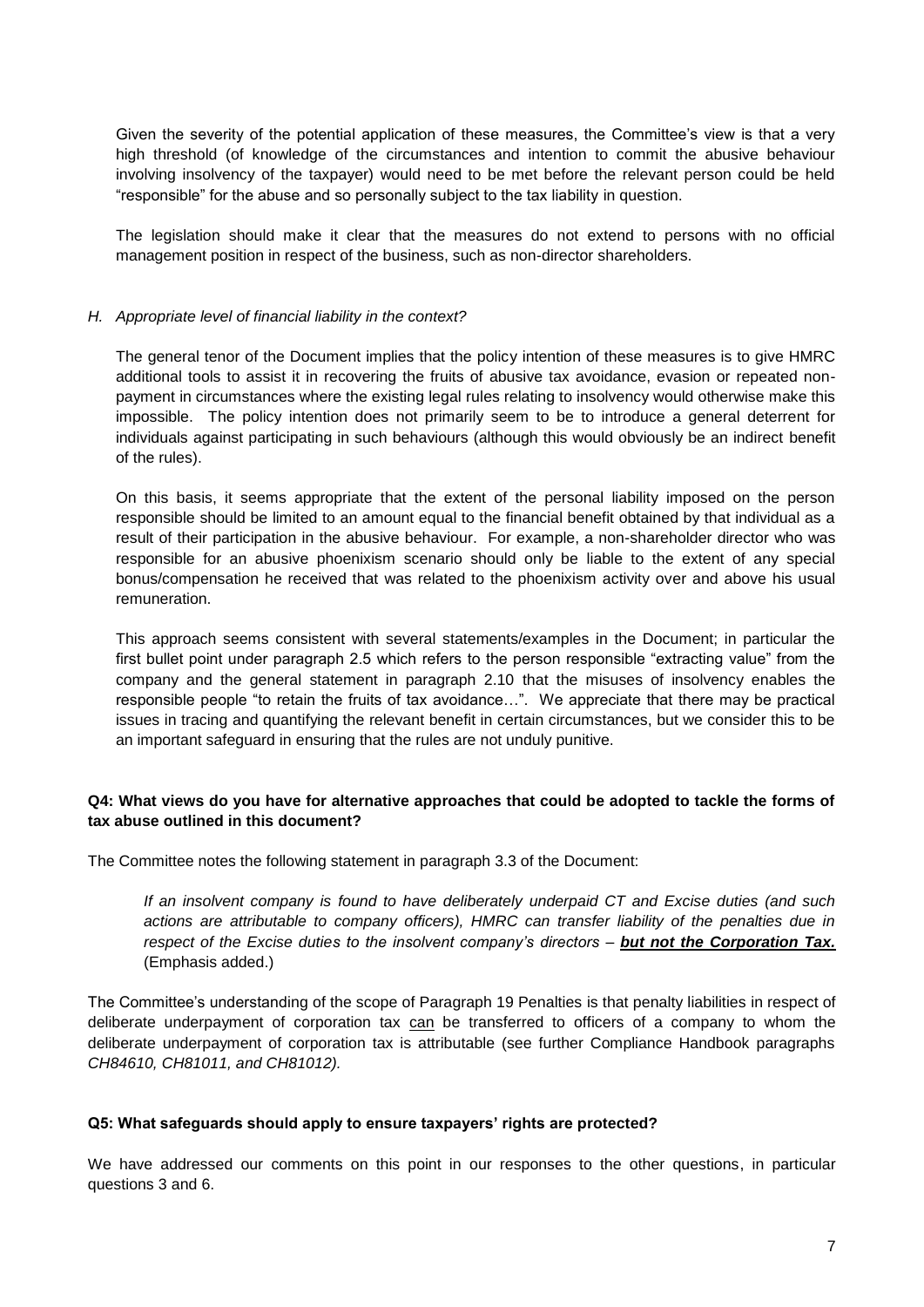We would recommend that the exercise of these powers, in particular in the context of tax avoidance, should be subject to appeal to the First Tier Tax Tribunal, the expert tribunal in such matters. In particular the tribunal should have a full decision making responsibility and not merely a supervisory jurisdiction, as for example, in the context of excise duties under Finance Act 1994.

#### **Q6: Do you consider that the above parameters for scoping the measure are appropriate?**

Our response to question 3 outlines some initial comments/views on certain aspects of the scope of the proposals.

If HMRC is determined that one of these approaches should be implemented, this Committee urges HMRC to commence with an accurately targeted set of initial provisions, with the potential to widen the scope of the provisions if, in practice, they turn out to be inadequate to counter the types of abuse HMRC is seeking to counteract.

In practice, it will be very difficult for advisers and taxpayers to operate effectively if the rules are too widely drafted. Given the punitive and potentially catastrophic financial impact that these measures could have on individuals and their families, it is of the utmost importance that the rules are clear and that their application would not, for example, include any uncertain aspects (leading to the potential for taxpayers to have to rely on published guidance for comfort that the rules will not apply to them) or involve any element of HMRC discretion (such as, for example, allowing for assessment of a penalty if it would be "just and reasonable" to do so).

# **Q7: Are there any other safeguards you think should be considered to ensure that genuine insolvencies are not impacted by any proposal to tackle these abuses?**

We have generally addressed our comments on this point in our responses to the questions above.

As a closing remark, we note that paragraph 2.2 of the Document refers to the fact that these proposed measures are aimed at tackling the behaviour of a "tiny minority" of taxpayers. In light of the perceived small scale of the abuse, the potential severity of the application of the proposed measures, and the difficulty in crafting legislation that will certainly be sufficiently narrow to avoid attaching liability to individuals in unintended circumstances, the Committee recommends that these proposed measures are not explored further.

Please let us know if you have any questions; we would be happy to attend a meeting to discuss these comments in person if that would be helpful.

Yours sincerely

**Chris Bates Chair, Revenue Law Committee City of London Law Society**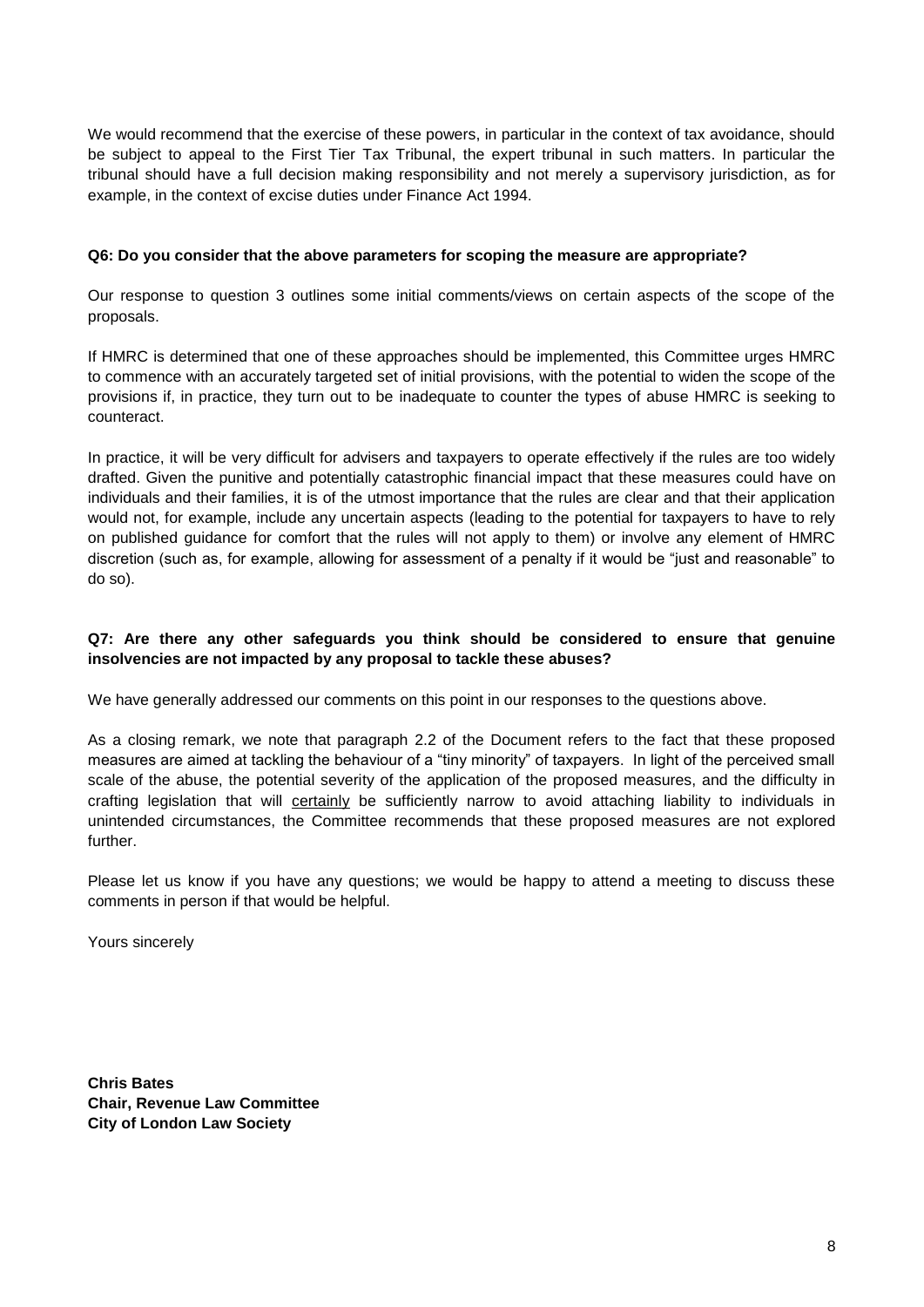# **APPENDIX**

#### Illustrative example involving a "main purpose" anti-avoidance provision

*As a general comment, it is clear to us from the overall tone of the Document that the sort of scenario outlined in the example below is not the intended target of the proposed measures (for example, we refer to the comments at paragraph 1.7 of the Document). However, we thought it would be helpful to try to illustrate an example of where the proposed rules, even if relatively narrowly drafted (for example, broadly in accordance with our comments at question 3, paragraph D, above), may extend to scenarios outside the limited policy objectives.* 

*All statutory references are to the Corporation Tax Act 2009.* 

- 1. A UK trading company is in financial difficulty and needs to undergo a debt restructuring in order to avoid going into insolvency and so that it can continue to operate its trade.
- 2. The wider commercial deal is that the immediate parent of the UK company will acquire the portion of unsustainable debt from the relevant third party creditors in an arm's length transaction but at a significant discount to the debt's face value; the intention is initially that a cash payment would be made to the relevant third party creditors in consideration for the debt acquisition.
- 3. Without further structuring, the transaction would give rise to a deemed release under section 361, which would give rise to a tax liability in the UK company of £10 million. The directors of the UK company are aware that, even after the proposed restructuring is effected, the UK company would not be able to meet this tax liability and would go into insolvent liquidation if the liability were to arise.
- 4. The directors of the UK company consider that the "corporate rescue conditions" in section 361D(4) are met and assume that the corporate rescue exemption in section 361D can therefore be relied upon as an exemption from the deemed release charge.
- 5. However, on further consideration of the steps required to fall within section 361D, the non-UK tax resident ultimate holding company of the corporate group tells the UK company that it would suffer a material charge under the "controlled foreign company" (CFC) rules in its jurisdiction if the UK company's immediate parent released the UK company from the relevant portion of unsustainable debt (required to fall within section 361D). This CFC charge would be greater than £10 million and so, in practice, relying on the corporate rescue exemption is not possible.
- 6. The UK company renegotiates with the relevant third party creditors and they agree that the immediate parent of the UK company will issue ordinary shares to the creditors in consideration for the debt acquisition, rather than making the previously planned cash payment (with the value of the shares issued being equivalent to the cash payment they would have received under the alternative cash-pay structure). This transaction structure allows the UK company to benefit from the "equity for debt" exemption from the deemed release charge in section 361C.
- 7. The UK company's tax advisers advise the UK company directors that they need to consider whether the anti-avoidance provision in section 363A applies. They advise that they consider that there are good arguments to support the analysis that section 363A should not apply on these facts, as the group was free to choose between any available structures for the transaction, and the thirdparty creditors disposing of their debt for shares have a real interest in acquiring the ordinary shares in the parent (and therefore these shares represent true consideration for their disposal of the debt). Their advice is that the only "main purpose" of the wider arrangements should be viewed as securing a successful arms-length debt restructuring of the UK company in order to enable it to continue its operations and, moreover, that it is highly unlikely that HMRC would seek to apply section 363A in